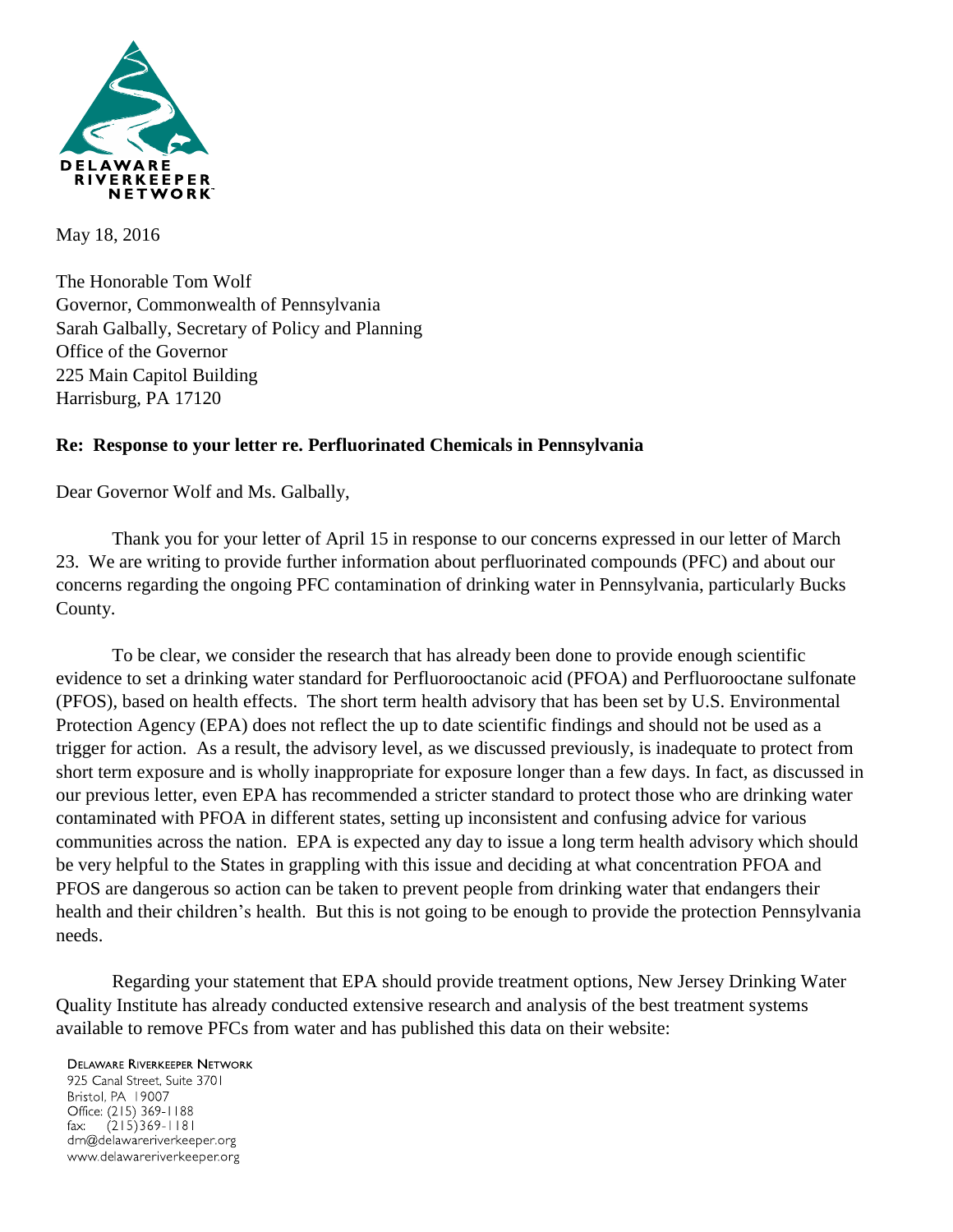<http://www.nj.gov/dep/watersupply/pdf/pfna-pfc-treatment.pdf>There are water providers who are currently using carbon filtration to remove PFCs successfully. The treatment is not new and is proven to be effective and safe. Unfortunately, EPA has been lagging behind the science and technology on PFCs which is why some states have taken action to address the pollution problem on their own. This is what we recommend that Pennsylvania do, rather than wait for EPA.

We support your position that a federal drinking water standard that is protective of all populations be adopted by EPA. However, the agency has not stated that they will propose a regulation to adopt a maximum contaminant level (MCL) upon which states can base a safe drinking water standard. They have stated they will issue a long-term health advisory level but that is only an advisory. It will be a benchmark upon which action can be taken but we urge the Pennsylvania Departments of Health and Environmental Protection to perform due diligence towards the adoption of a safe drinking water standard for Pennsylvania. Vermont, New Jersey and other states are taking that action based on occurrence and levels of concentration unique to their states, which is what we need in Pennsylvania.

We are concerned that the drinking water contamination in the region around the former Willow Grove Naval Air Station in Horsham Township and the Naval Air Warfare Center in Warminster in Bucks County, caused by the release of firefighting foams to the environment and groundwater, is still not adequately addressed in Horsham, Warrington and Warminster Townships. We are alarmed **that these military facilties are still using firefighting foams containing these compounds and other dangerous PFCs** such as PFHxS (Perfluorohexanesulfonate) and PFNA (perfluorononanoic acid). Considering that the distribution of PFCs has not ceased, we advocate in the strongest possible terms that these PFC compounds immediately be taken out of use.

On an emergency basis, bottled water or other alternative clean water supplies should be provided to those who are now drinking water with concentrations that exceed safe levels. Some people are still drinking water contaminated with PFCs, could still be exposed to these toxics in the environment such as soil, air, and other media, and the source of these compounds has not been curtailed since the foams are still in use and PFCs are so durable that they do not break down in the environment, continuing to pollute. As a permanent solution, drinking water sources need to be treated to a non-quantifiable level so that all traces of these toxic compounds are removed from potable water. Then the areas that are contaminated need to be mapped and comprehensive environmental and water studies done to accurately identify where these compounds are now and where they are moving towards and how to remove them for the environment.

We are advocating that Pennsylvania step out on its own to investigate the presence of PFCs in drinking water across the Commonwealth (a statewide occurrence study) and immediately supply safe, clean water in the areas identified in the UCMR3 database, which includes Doylestown Township and Harrisburg locations (in addition others locations for other PFCs) as per the UCMR3 data. In fact, since the PFOS and PFOA levels found in the water in Bucks County are among the worst in the nation,<sup>1</sup> it seems clear that your Administration must take action on its own to protect public health, not rely solely on the EPA.

As we stated in our previous letter, data from the court-ordered C8 Health Panel and the C8 Health Project in West Virginia, related to the Dupont facility there, concluded that PFOA is linked to Kidney

 $\overline{a}$ <sup>1</sup> <https://www.epa.gov/sites/production/files/2015-09/ucmr-3-occurrence-data.zip>